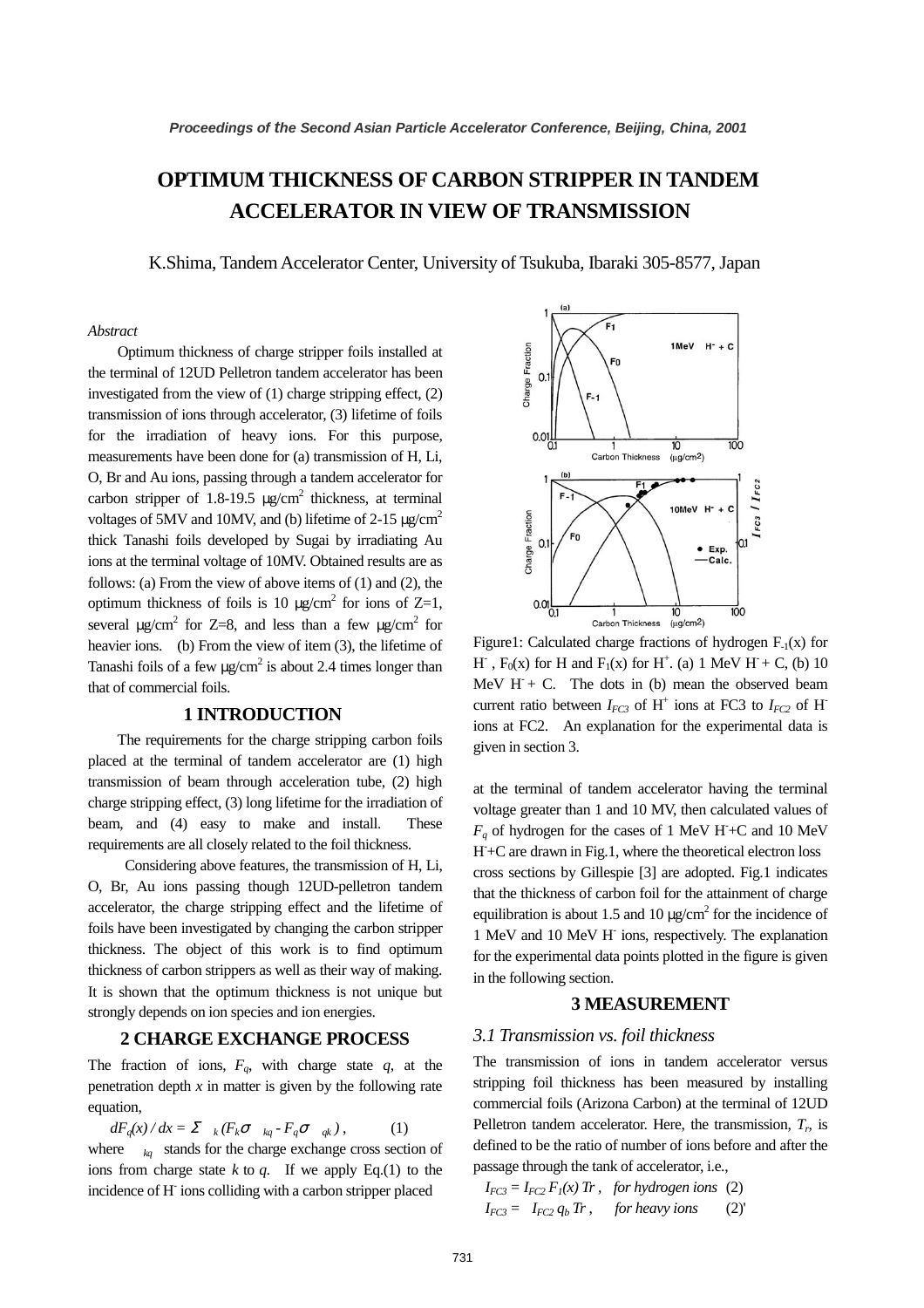

Figure 2: Observed transmission of H, Li, O, Br, and Au ions passing through 12UD tandem accelerator for terminal voltage of  $V_T$ = 5MV and 10 MV. The definition of transmission, Tr (ordinate), is given by Eq. (5) for hydrogen ions and by Eq (5)' for other ions.

where,  $I_{FC3}$  and  $I_{FC2}$  are the beam currents measured at the downstream (Faraday Cup 3, *FC3*) and upstream (Faraday Cup 2,  $FC2$ ) of the tank, respectively, and  $q_b$  indicates the mean charge of ions after the passage through a carbon foil at an incident energy of  $eV_T$  where  $V_T$  is the terminal voltage. The value  $q_b$  is given by,

 $q_b = \sum_a \{qF_a\}.$  (3)

Measurements of  $I_{FC3}$  and  $I_{FC2}$  have been done for <sup>1</sup>H, <sup>7</sup>Li, <sup>16</sup>O, <sup>79</sup>Br and <sup>197</sup>Au ions, at  $V_T = 5MV$  and  $V_T = 10MV$  for stripper foil thickness ranging from 1.8 to 19.5  $\mu$ g/cm<sup>2</sup>.

Firstly, observed results of  $I_{FC3}$  /  $I_{FC2}$  = $F_1(x)$   $T_r$  in Eq.(2) of H ions in the case of  $V_T = 10MV$  are shown in Fig.1 (dot mark) as a function of carbon foil thickness. These values correspond to the ratio of  $H<sup>+</sup>$  beam currents at FC3 to H<sup>-</sup> beam currents at FC2. A good agreement between the calculated  $F_I(x)$  values for H<sup>+</sup> ions (solid curve) and observed  $I_{FC3}$  /  $I_{FC2}$  values (dots) indicates that the transmission *Tr* is almost 100% in our accelerator at  $V_T=10MV$ , and that the variation of  $I_{FC3}$  /  $I_{FC2}$  versus *x* observed at less than 10  $\mu$ g/cm<sup>2</sup> is due to the variation of charge fraction of  $H^+$  component at a charge non-equilibrium region of carbon thickness. In the case of  $V_T$ =5MV, a good agreement was also obtained in the values of  $I_{FC3}$  /  $I_{FC2}$  between calculation and observed, and it was found that at least 4  $\mu$ g/cm<sup>2</sup> thick carbon foil is necessary to attain charge equilibrium (see Fig.2).

Secondly, observed values of *Tr* in Eq.(2) for Li, O, Br and Au ions at  $V_T = 5MV$  and 10MV are shown as a function of carbon foil thickness in Fig.2. The hydrogen data of  $I_{FC3}/I_{FC2}$  at V<sub>T</sub>=5MV and 10MV, already shown in part in Fig.1, are again presented.

Fig.2 shows a characteristic feature that for such light and high velocity ions like H, the values,  $I_{FC3}$  / *I*  $_{\text{FC2}}=F_I(x)T_r$ , first increase with increasing foil thickness, *x*, and then show saturating or decreasing feature. On the other hand, for heavy ions such as O, Br or Au, observed *Tr*